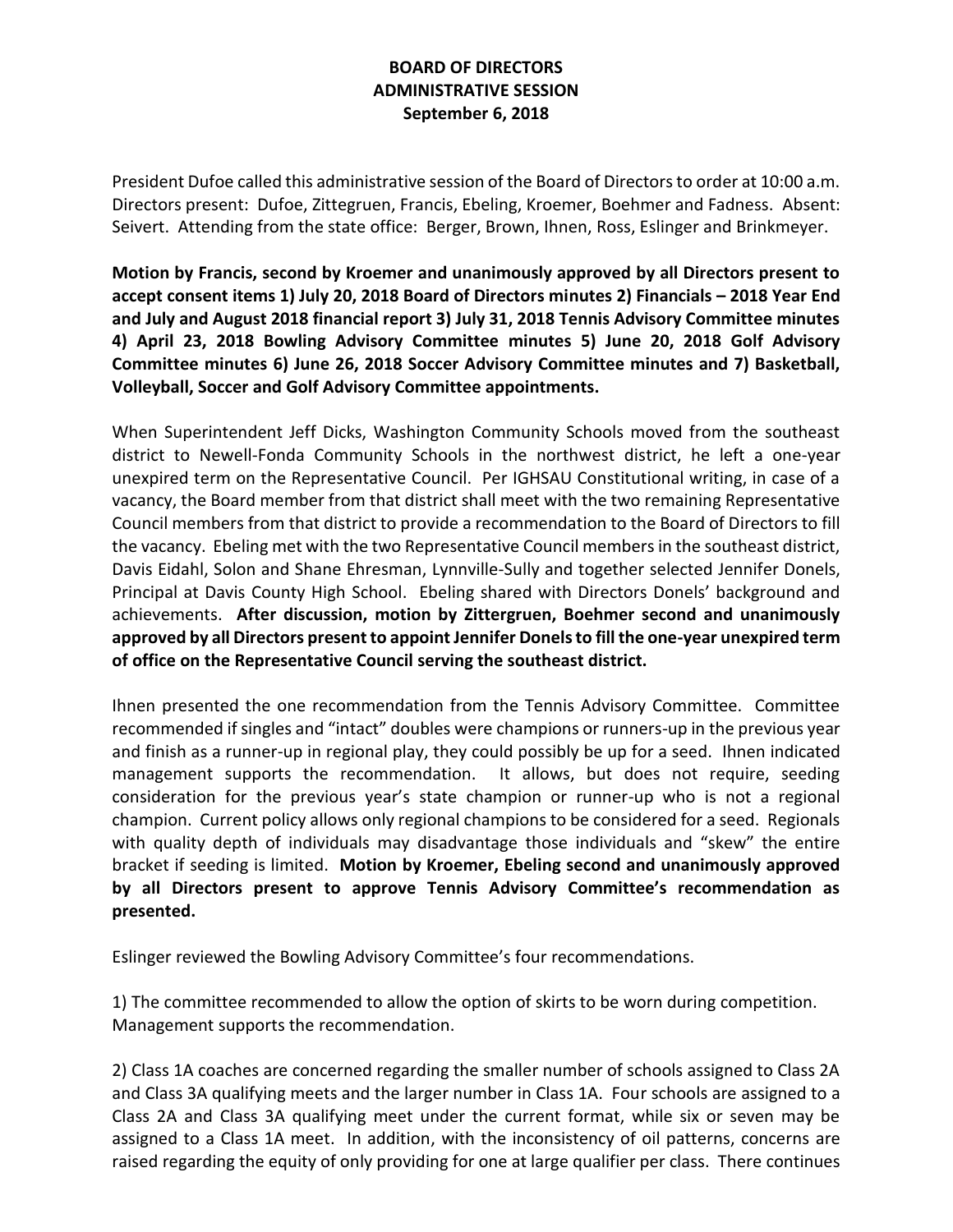to be growth in the sport. Over 100 schools sponsor bowling, with many schools participating in cooperative sharing agreements. For these reasons, the committee recommended adjusting classifications as follows: Class 3A – the largest 30 schools, Class 2A – the next largest 30 schools and Class 1A – remaining schools.

Management supports this recommendation. The small changes in each class will "even out" competition with very little impact on the tournament format or structure.

3) The committee recommended the following number of joint bowling qualifying sites and atlarge qualifying teams: Class 3A – Five joint qualifying sites with six teams at each site. Eight teams will qualify for the state meet. The five teams with the highest pin count at each qualifying meet will be an automatic qualifier for the state meet. The three at-large qualifiers will be based on the highest pin count of the remaining teams from all five joint qualifying meets. Class 2A – Five joint qualifying sites with six teams at each site. Eight teams will qualify for the state meet. The five teams with the highest pin count at each qualifying meet will be an automatic qualifier for the state meet. The three at-large qualifiers will be based on the highest pin count of the remaining teams from all five joint qualifying meets. Class 1A –Seven joint sites with six – eight teams at each site depending on the number of schools. Eight teams will qualify for the state meet. The seven teams with the highest pin count at each qualifying meet will be an automatic qualifier for the state meet. The one at-large qualifier will be based on the highest pin count of the remaining teams from all seven joint qualifying meets.

Management supports this recommendation. The changes reflect coaches' thoughtful research and discussion on the tournament and they believe this will improve the championship.

4) The committee had discussion regarding the number of individuals from non-qualifying teams qualifying for the state tournament. Currently, the top 12 individuals qualify for the post season, whether or not they are on a qualifying team. With this format, a small number of individual qualifiers from non-qualifying teams may make it to the state tournament, with those individual qualifiers being placed on the same lanes together, and finishing much sooner than those teams that qualified. The committee recommended to have the 12 highest non-qualifying individual scores from each class qualify for the state tournament. These individuals would bowl together (six on a lane) and would bowl their individual games and be able to compete for the individual championship.

Management does not support this recommendation. While it does increase the number of individual qualifiers, the main concern is the instability of our championship facility. The bowling championship remains in Waterloo until the new Plaza Lanes in Des Moines is finished. A more thorough discussion of the venue for 2019 and beyond needs to occur. We would prefer to revisit this request next year once a venue has been secured and we are able to adequately plan for the number of lanes this increase of participation would entail.

**Following discussion, motion by Ebeling, second by Francis and unanimously approved by all Directors present to adopt the first three recommendations of the Bowling Advisory Committee as presented. Motion by Fadness, Ebeling second to also adopt the fourth recommendation. Motion failed 6 to 1.** 

Brinkmeyer reviewed the two recommendations from the Golf Advisory Committee.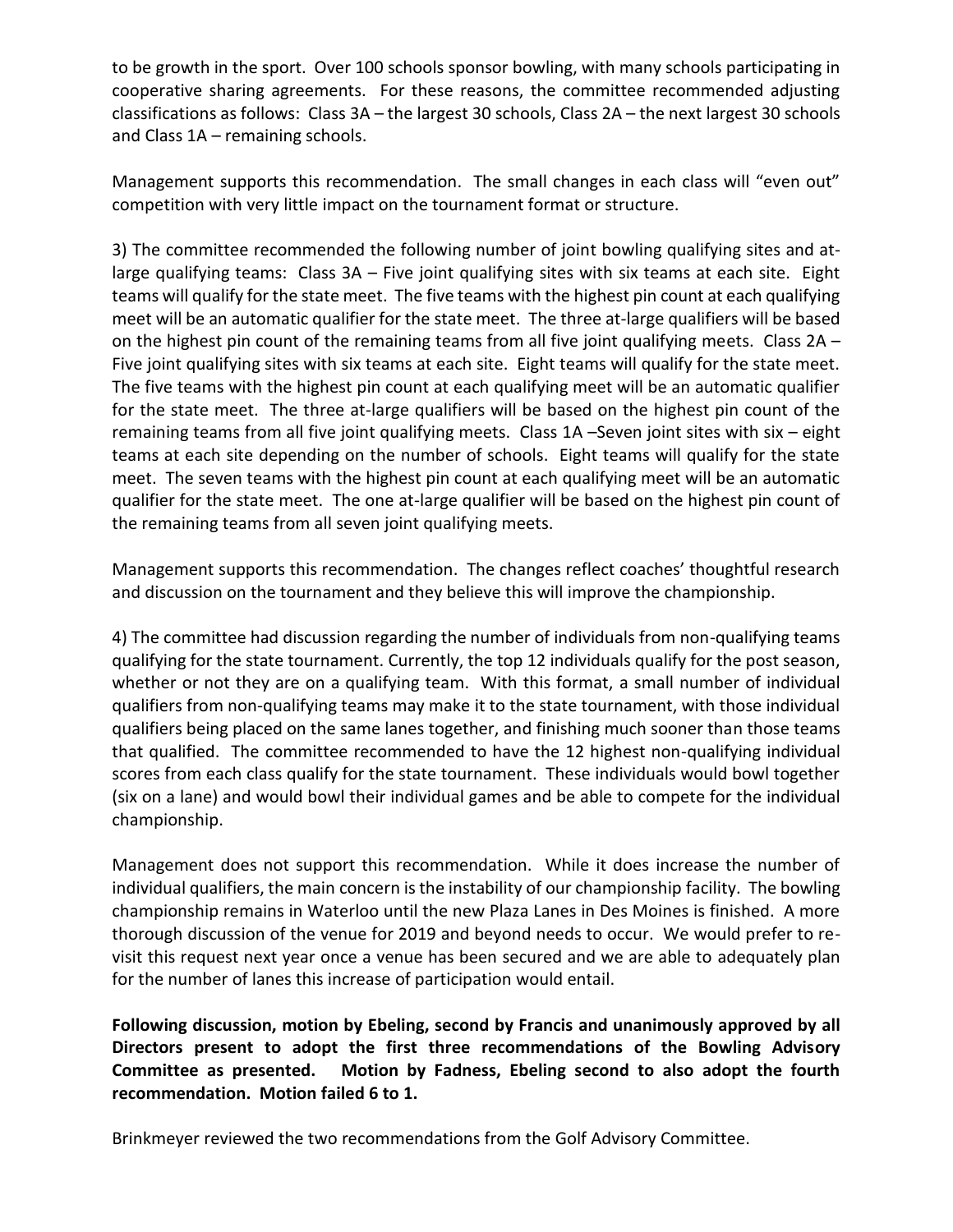1) The committee decided to continue to study the advancement of teams from the first round of regionals to the regional finals for another season. The committee recommended to decrease the number of individual qualifiers advancing from each round of regionals from the top eight individuals and ties to the top six individuals and ties.

Management supports this recommendation. After review of qualifying scores, the number of "higher scores" which qualified raised concerns about the quality of a state tournament experience. Previous discussion during the move to four classes had raised this as a concern. The recommendation addresses those concerns.

## **Following discussion, motion by Fadness, second by Kroemer and unanimously approved by all Directors present to decrease the number of individual qualifiers advancing from each round of regionals from the top eight individuals and ties to the top six individuals and ties.**

2) The committee expressed concern about the current policy, which is if 18 holes are not completed on Day 1 of the state tournament, then no scores will be carried over to Day 2. The tournament would turn into an 18-hole tournament rather than a 36-hole tournament. The committee discussed carrying over the scores from Day 1 to Day 2 to ensure 18 holes would be played if the tournament faced inclement weather on Day 2 as well. The Golf Advisory Committee subsequently recommended that scores carry over from Day 1 to Day 2 of the state tournament to ensure teams play a complete 18-hole tournament. In order to carry scores over from Day 1 to Day 2, the entire field must have completed at least 12 holes, with every effort made to complete 18 holes on Day 1 of the tournament. Day 2 will commence with teams completing Day 1's round by re-starting on tee box of the hole that play was suspended on Day 1.

Management supports this recommendation. The previous policy had not been reviewed or discussed and this change better reflects updated tournament formats. If 12 holes are not completed on Day 1, the scores will be wiped out completely. **Motion by Kroemer, Boehmer second and unanimously approved by all Directors present to approve that scores carry over from Day 1 to Day 2 of the state tournament to ensure teams play a complete 18-hole tournament. In order to carry scores over from Day 1 to Day 2, the entire field must have completed at least 12 holes, with every effort made to complete 18 holes on Day 1 of the tournament. Day 2 will commence with teams completing Day 1's round by re-starting on the tee box of the holes where play was suspended on Day 1.**

Ross reviewed state cross country qualifying meet sites. All meets begin at 4:00 p.m. unless the site hosts two meets in which case the first race will begin at 3:00 p.m.

Each year the National Federation of State High School Associations selects coaches from across the country as National Coaches of the Year. National Coaches of the Year are selected for the top 10 girls' sports and 10 top boys' sports (by participation numbers.) Each state nominates deserving coach award recipients to be recognized as a State Coach of the Year. The next award level after state coach of the year is sectional coach of the year. One coach for each of the respective sports is selected and recognized as a Sectional Coach of the Year. There are eight sections. From the sectional level, the NFHS Coaches Association Advisory Committee considers the sectional candidates in each sport and determines a national winner for each of the 20 sport categories. This year the IGHSAU's nominees are as follows: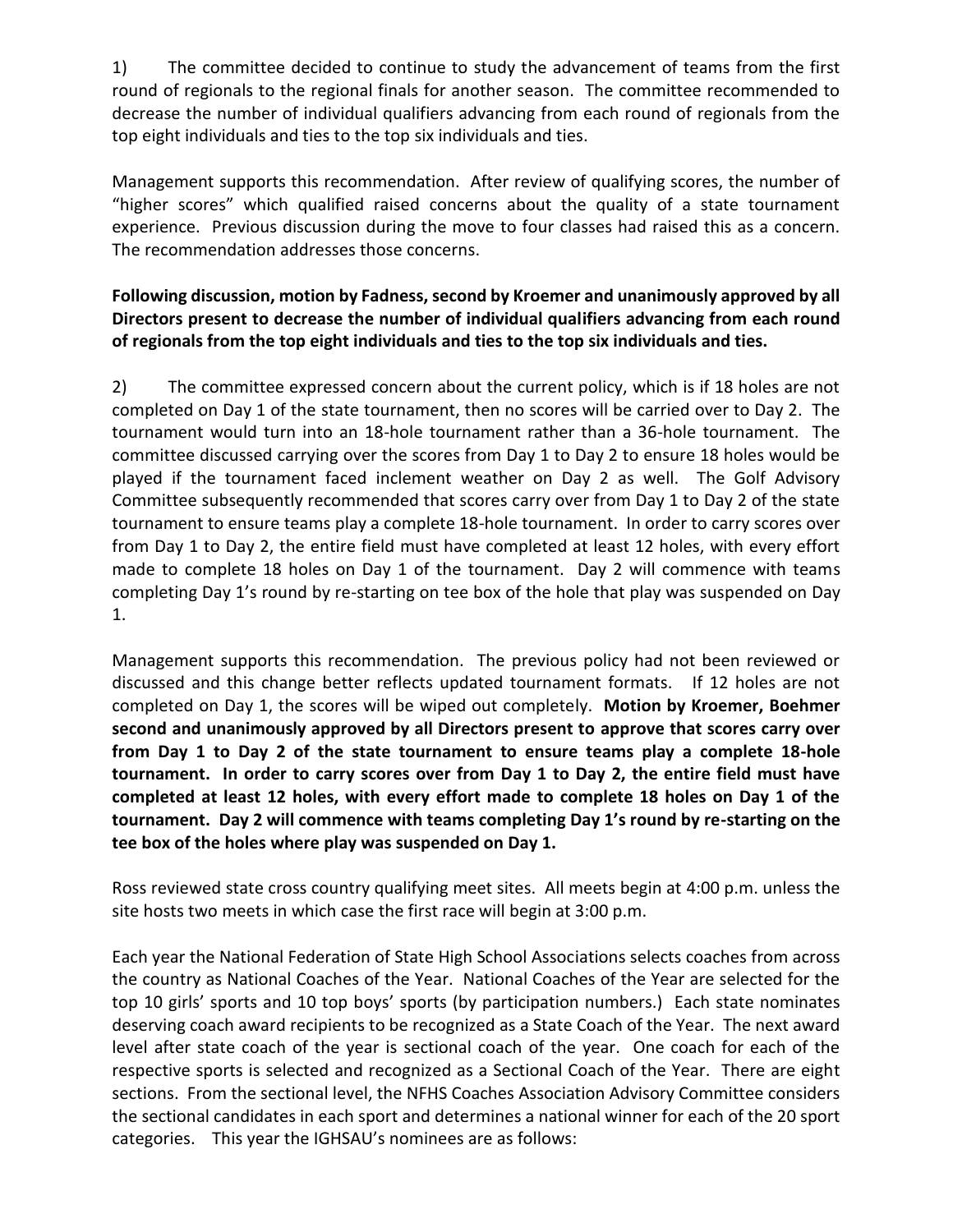Swimming and Diving – Bruce Schomberg, Lewis Central Softball – Andrea Adams, Fort Dodge Volleyball -- Melissa Freesmeier, Holy Trinity Soccer – Randy Davis, Nevada Golf – Megan Youngkent, Cedar Falls Cross Country – Cristy Nimrod, Decorah Basketball – BJ Mayer, Iowa City West Track and Field – Tim Frake, Cascade Tennis – Scott Giraud, Waverly Shell Rock

The first Student Athlete Advisory Committee meeting will be held on September 12 with additional meetings planned for this winter and spring. Brinkmeyer reviewed plans for the meeting, which included an ice breaker activity, brief history of the IGHSAU, having the committee brain storm about what their goals will be, team building and in the afternoon, learn what is involved in creating pairings. The committee will be separated into groups and pin maps while the entire process is explained. The committee will be asked to attend a portion of one day and assist with the administration of the state volleyball and basketball tournaments. They will also be offered attendance at any of the tournaments throughout the year. Additional ideas on how to utilize committee members was discussed. Some of the ideas expressed included assist with award presentations and serve as ambassadors, etc. A picture of the group as well as a story on each committee member will appear on the IGHSAU website.

Berger shared with Directors that this year in addition to the catastrophic insurance, which has been in place for numerous years, the IGHSAU is also providing concussion insurance to participants in grades 9-12. The insurance is intended to pay accidental medical expense benefits resulting from suspected concussions. The injury must be sustained while the athlete is participating in an IGHSAU covered activity (practice or play). The policy limit is \$25,000 for each accident. Accident medical deductible and co-pays left unpaid by other policies are reimbursed under the program to the limits of the policy. The coverage began on September 1, 2018. The premium cost is about \$30,000 per year. Berger informed Directors that she believes a sponsor for the program has been secured.

Eslinger brought Directors up to date on a new mobile app, Varsity Bound, which was developed by QuikStats. The app has features such as rosters, conference standings, state leaders and directions to school facilities. The current version is only available for for iPhone and iPad. A new updated version will be released in the near future, which will be compatible with Android devices or any smartphone. A desktop version of the app is also being developed. Eventually, Varsity Bound will replace QuikStats.

District Athletic Director meeting dates and sites were shared with Directors. Northwest district: September 26 in Orange City; southeast district: October 1 in Coralville; southwest district: October 3 in Atlantic; central district: October 4 in Boone and northeast district: October 10 in Waverly.

State softball tournament review was presented by Berger. Documentation reflecting regional sites and attendance was reviewed by Directors. It was noted that regional attendance met budget. Attendance at this year's state tournament increased approximately 2,000. A survey was sent to state tournament coaches and athletic directors. Coaches were asked to share the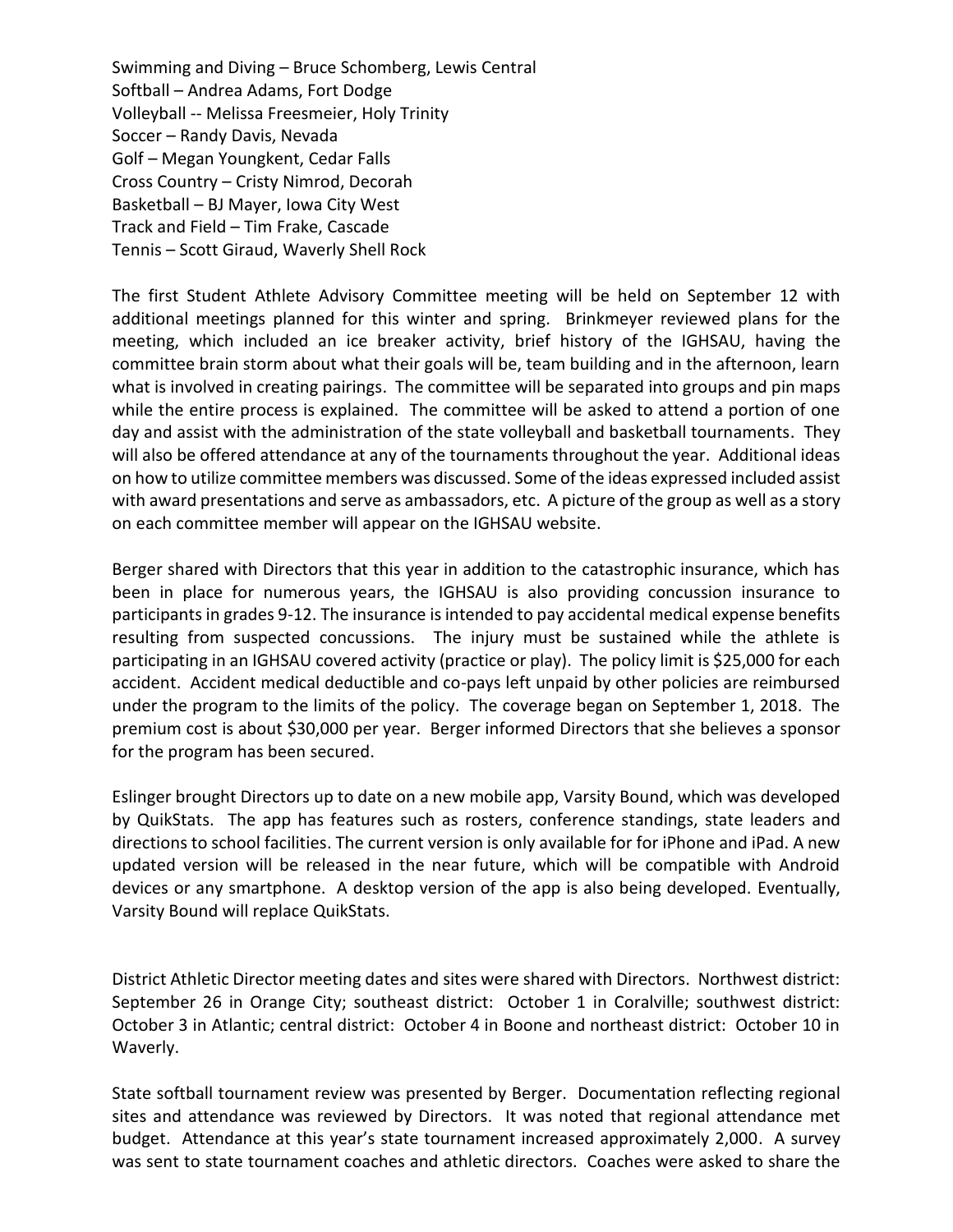survey with their players. The survey included questions regarding pre-state tournament experience, state tournament facilities, services, information, awards/participation gifts, and officiating. Some concern was expressed by coaches/athletic directors because this year's format did not allow playing 5<sup>th</sup> through 8<sup>th</sup> place. Overall, response was positive. IPTV liked the new format with two championship games played Thursday night and three on Friday afternoon/evening. Francis watched the consolation games and it appeared to him the kids were taking the game seriously and they were in it to win it. Because the "winner's circle" in basketball has been so successful, it was agreed that something similar is needed for softball.

Joint Committee minutes, July 27, 2018 were presented by Ross. Department of Education's Ryan Wise and Eric Heitz discussed with the committee SF 475 related to Division 4 (Open Enrollment to an Online Academy). The DOE is currently in the process of developing a Q and A to assist schools in understanding and applying SF 475. The committee approved several recommendations from the Joint Track and Field Advisory Committee, which will come before Directors for action in a forthcoming meeting.

Due to previous discussions and the fact that the IGHSAU does not have a well defined process, conversation began on developing a policy for sanctioning a new sport. Reminder was given, the IGHSAU does not just sanction a state tournament, rather it sanctions a sport and then a postseason tournament. The possible addition of any new sport will be membership driven. Berger reviewed a draft document containing criteria for superintendents or administrative leaders to include in any proposal they submit to the IGHSAU requesting an additional sport be added. Once submitted, management will also need to consider health and safety of the sport, growth potential, economic viability of the proposal and other sports being evaluated. Within discussion Berger stated that it would take two years before a sport could be implemented once the process began. Francis shared that his constituents are not opposed to adding a sport, but want to know the specifics such as cost, facilities, season, etc. From a school board member's perspective, Fadness indicated it is all about the financial aspect. Kroemer was of the opinion that consideration needs to be given to where we are going to have the greatest impact—the greatest opportunity for girls in the competitive arena to grow and sustain. Another question raised—is it better for girls to compete with boys in a sanctioned IHSAA sport not currently sanctioned by the IGHSAU, or possibly limit competitive opportunities by sanctioning the sport? Discussion ensued regarding if a specific number of schools or a percentage of schools must sponsor or intend to sponsor a sport at the varsity level before the process of adding a sport could begin. Consensus was to use a percentage of schools due to the fluctuation in total number of schools due to consolidations. Zittergruen suggested inquiry be made to conferences asking what sports they are most interested in if a sport were added. Ebeling asked about how to prioritize what sports are added. Berger indicated prioritization could occur when schools are asked what sports they are interested in adding. Feedback regarding the process will be gathered from athletic directors at their district meetings and Representative Council members during the November combined session. It was also noted that any proposal from a school to add a sport must be signed by the superintendent and school board president.

The next order of business was an eligibility appeal hearing involving Maya Kerschen who currently attends Iowa City Regina High School. President Dufoe reviewed procedure for the hearing. Appellant will present its appeal to management's opinion which will be followed by management's opinion. Board members will have the opportunity to ask questions of either party. Following questions, the Board of Directors will move into Executive Session to discuss the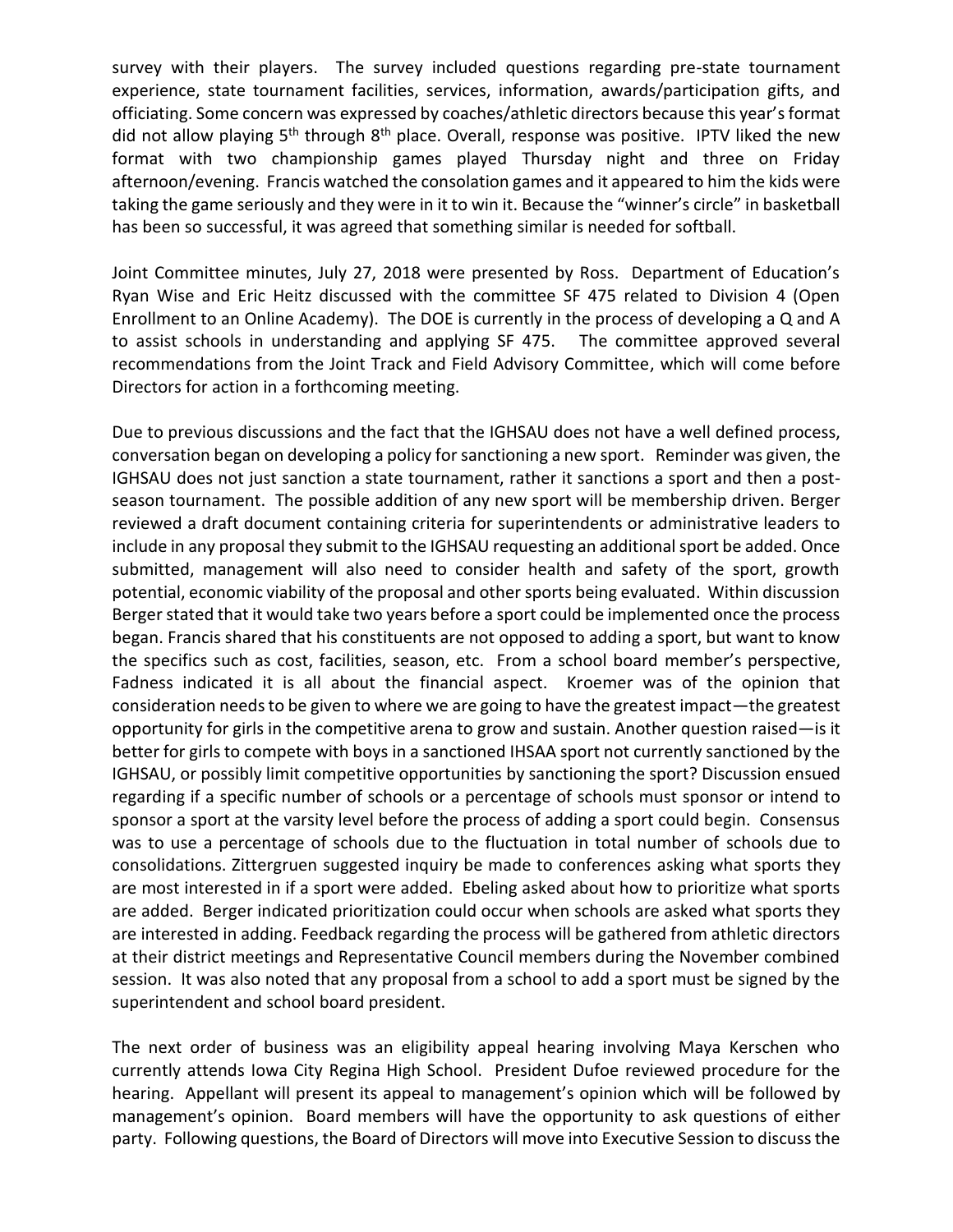information presented. As per IAC 281-36.16, the Board will issue its conclusions in written form within five days.

Mr. and Mrs. Josh Kerschen and Maya were in attendance for the hearing. Mr. Kerschen presented the basis for their appeal asking the Board of Directors overturn management's opinion of 90 consecutive school days of ineligibility and declare Maya eligible for interscholastic athletics. Mr. Kerschen explained Maya (a sophomore at the time) enjoyed the start of the 2017- 2018 school year at Iowa City Liberty. She began to experience increasing anxiety due to the numerous fights and disturbances as well as national events regarding school shootings. This was not bullying and the encounters were not directed at Maya. Due to these circumstances in February, to lessen her anxiety, Maya asked to visit Iowa City Regina High School. After participating in a shadow day at Regina, Maya felt it would be a good fit for what she needed. Following the decision to transfer to Regina High School, the Kerschen family shared Maya's concerns for safety to Scott Kibby, Principal at Iowa City Liberty. Maya transferred to Regina on February 28, 2018. The Kerschen family asked the Board of Directors to overrule management's opinion of 90 consecutive school days of ineligibility based on what they consider to be extenuating circumstances.

Berger indicated that Maya Kerschen attended Iowa City Liberty High School August 2017 – February 2018. She transferred from Iowa City Liberty High School to Iowa City Regina on February 28, 2018. Regina High School ruled Maya ineligible stating she did not meet any of the exceptions under the transfer regulations. The Kerschen's appealed Regina's ruling to IGHSAU management. Berger indicated that the Iowa Administrative Code 281-36.15(3) calls for a 90 consecutive school day ineligibility period in cases of a student who transfers. There are exceptions to the rule as specified in the Iowa Administrative Code. None of the listed exceptions was applicable to Maya's transfer. In addition, no founded case of bullying or harassment was noted. A second exception (know as "extenuating circumstances) exists and addresses transfer situations not otherwise covered in Chapter 36. This exception outlines the consideration of the motivating factors for the student transfer. In the appeal, Maya's reason for transferring was health-related (anxiety due to fights, drug incidents and disturbances at Liberty High School as well as national events regarding school shootings.) Maya did consider sharing her concerns to Mr. Kibby, the school principal, but felt he was too occupied. She did not speak to school counselors or teachers at Liberty regarding her concerns. Maya participated in a shadowing program at Regina and felt it would be a better place for her. She subsequently transferred from Iowa City Liberty High School to Iowa City Regina on February 28, 2018. Liberty school officials were never notified of her safety concerns or health issues until the decision was made to transfer. If the safety concerns and her health were the extenuating circumstances for the transfer, it seems reasonable that they would have been discussed with Liberty officials at some point in the six months prior to Maya's departure. Based on this information, management concurred with the original decision declaring Maya ineligible to compete in varsity athletics at Regina High School for 90 consecutive school days commencing with her first day of attendance at Regina. Reminder was given that Maya is allowed to practice and compete at the junior varsity level.

Within discussion, Kroemer asked Maya if any school official at either Liberty or Regina had shared with her about eligibility. Mr. Kerschen indicated that Regina did tell them that there would be an ineligibility period of 90 consecutive school days due to the transfer. Maya will be eligible to participate on the varsity level on October 5, 2018. Berger stated that one of the key points in this situation is this: Does what is going on with Maya constitute an exception? She